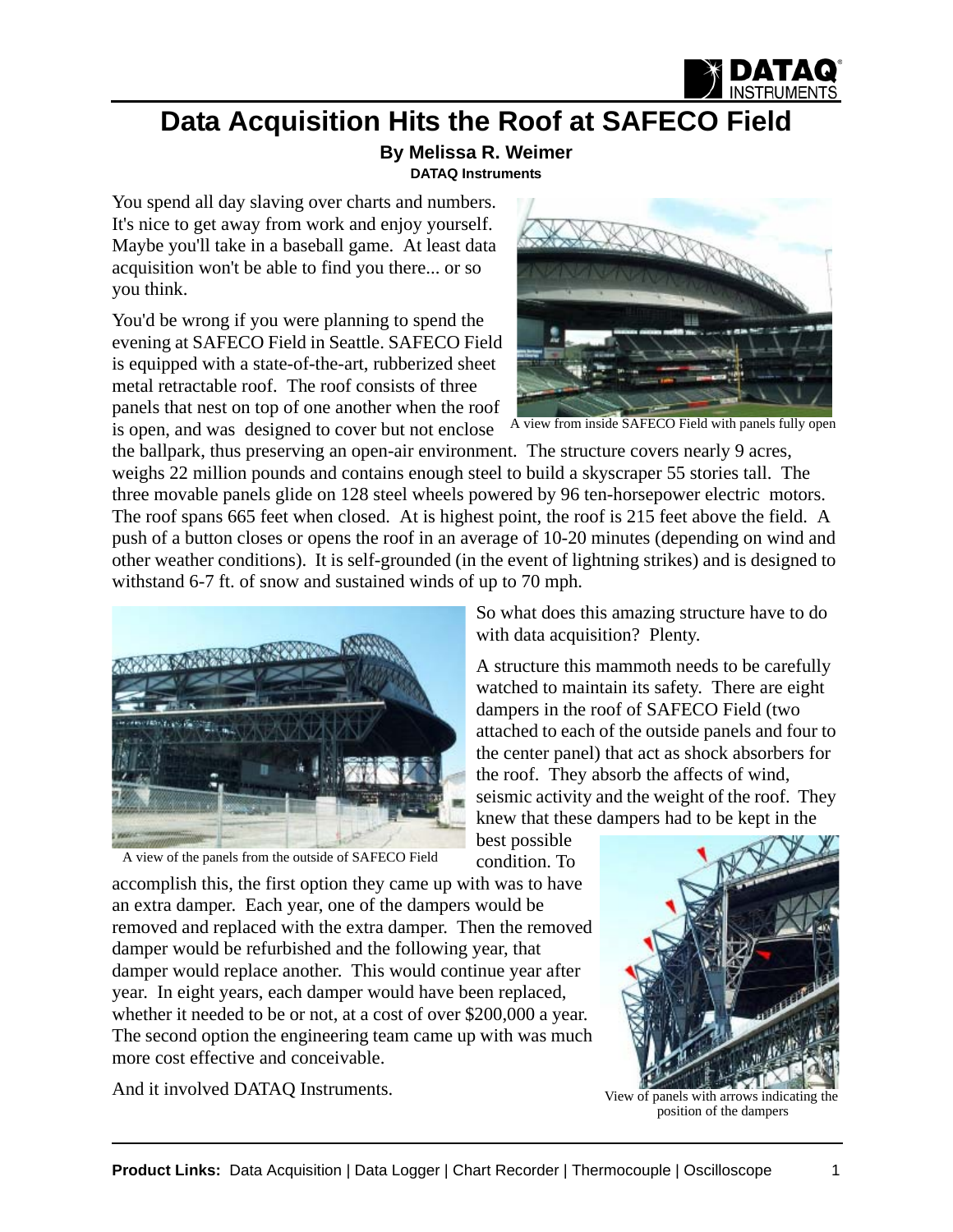

## Data Acquisition Hits the Roof at SAFECO Field



A close-up of a displacement transducer



A close-up of an accelerometer



One of the three panel-mounted data acquisition stations (See block diagram on next page)

They decided they would need a monitoring system for these dampers. If they could monitor the performance of the dampers without removing them from the structure, they could save the considerable expense involved with unnecessary testing. The system they envisioned to satisfy this requirement involved an array of data acquisition equipment connected to strategically positioned sensors in and around the structure to provide continuous performance checks.

On each damper, they attached a strain gage and a displacement transducer. In addition to that, a triaxial accelerometer is attached to the panel itself. These signals are fed to a DI-75B backpack that contains 5B-style signal conditioning modules to provide amplification and isolation. The DI-75B is connected to a DI-720. The DI-720 has an Ethernet interface connected to a radio transmitter which sends the information to a control room at a transmission rate of one million bits per second.

Because the goal of all of this data acquisition is to predict when a damper is failing, it is important to measure any other factors that may play a role in their performance. It may appear that a damper is struggling when in reality there were strong winds or seismic activity they were reacting to that day. Because of this, there is another DI-720 in the control room that is attached to equipment that measures seismic activity, wind speed and wind direction. Then, if it appears a damper is failing, they can cross reference to see what else might have played a part.

A close-up of a displacement transducer.

The receiver located inside the control room demodulates the three transmitted signals from the data acquisition systems located on each of the three panels. These three signals, in addition to a

fourth generated from the data acquisition in the control room, are delivered to an Ethernet hub. The single output of the hub is then connected to the central computer. The computer uses WinDaq Pro software to show four windows, one for each of the station's readings. Each station has a unique IP address that allows the computer to run those four windows and keep straight who it's communicating with. These readings are taken 24 hours a day with a five-hour uninterruptible power supply back-up. Each 24 hours, the Advanced Codas utility compiles the four readings into one file and stores it for later analysis. In addition, PC Anywhere is installed in the control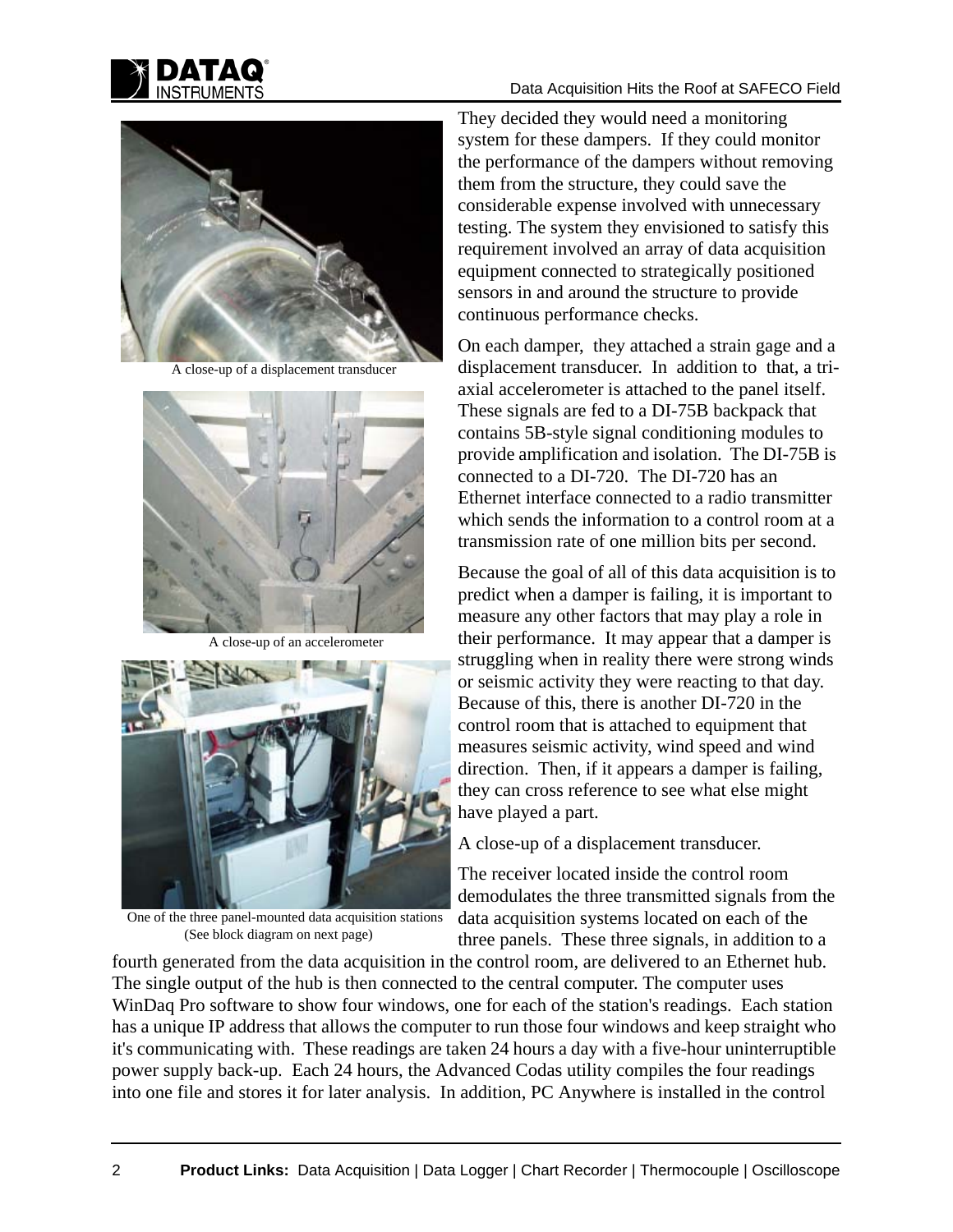

room. This utility allows remote access to current and past readings from any computer located anywhere in the world. This also allowed DATAQ Instruments to better assist with the start-up process and with technical questions, since engineers at DATAQ's facility in Akron, Ohio, could access files and make changes without actually having to be at SAFECO Field.